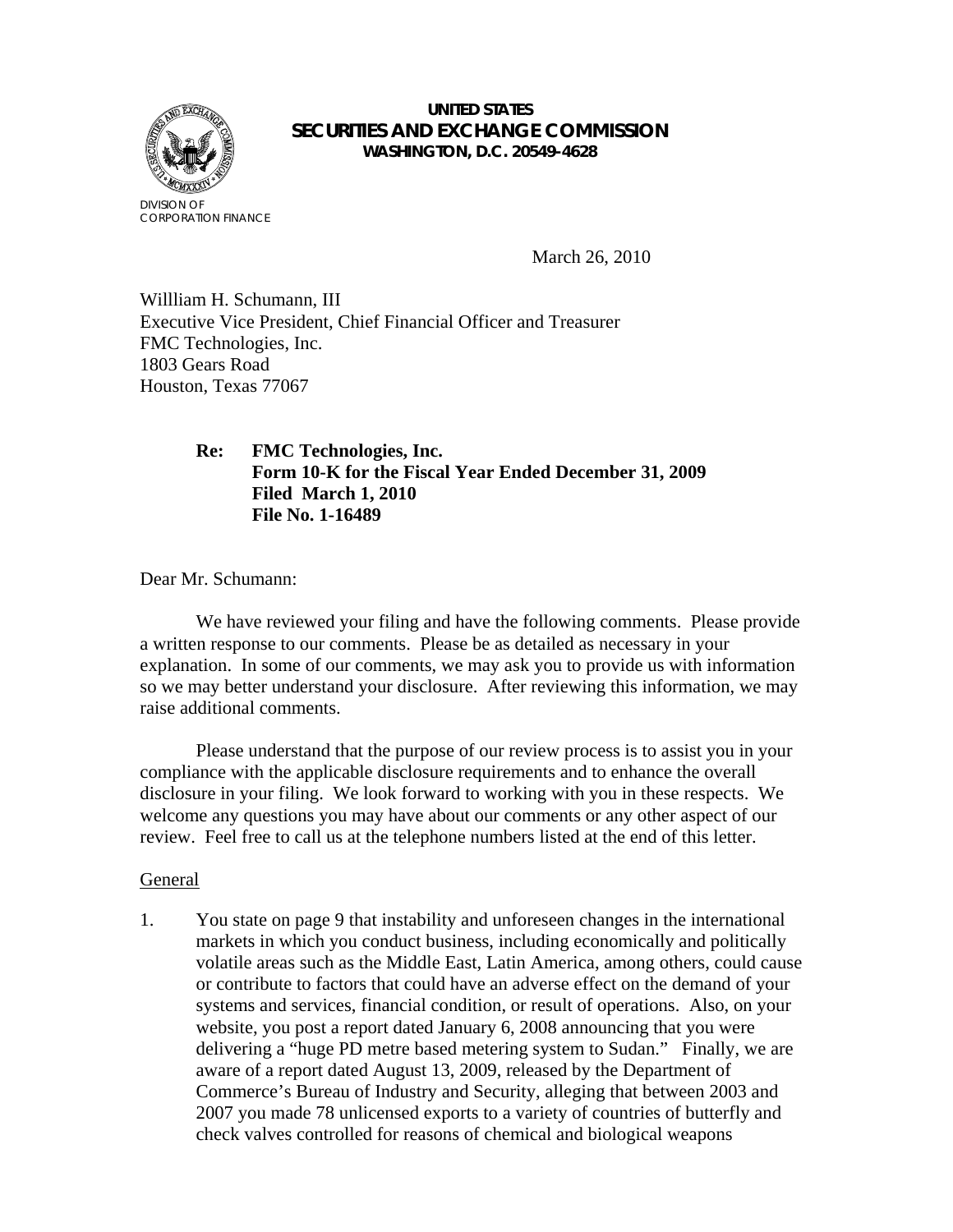William H. Schumann, III FMC Technologies, Inc. March 26, 2010 Page 2

> proliferation. The Middle East and Latin America are regions generally understood to include Iran, Sudan, Syria, and Cuba. Those countries are identified by the State Department as state sponsors of terrorism, and are subject to U.S. economic sanctions and export controls. We note that your Form 10-K does not include disclosure regarding contacts with Iran, Sudan, Syria, or Cuba.

Please describe to us the nature and extent of your past, current, and anticipated contacts with Iran, Sudan, Syria, and Cuba, whether through subsidiaries or other direct or indirect arrangements. Your response should describe any products, components, equipment, technology, or services that you have provided into Iran, Sudan, Syria, or Cuba, directly or indirectly, and any agreements, commercial arrangements, or other contacts you have had with the governments of those countries or entities controlled by those governments.

- 2. In addition, please advise us whether, to the best of your knowledge, understanding, and belief, any of the products, components, equipment, technology, or services you have provided, directly or indirectly, into Iran, Sudan, Syria, or Cuba have weapons or other military uses, and describe such possible uses of which you are aware. Also, advise us whether, to the best of your knowledge, understanding, and belief, such products, components, equipment, technology, or services have been put to weapons or other military use by Iran, Sudan, Syria, or Cuba, and discuss any such use of which you are aware. Finally, if any items that you have provided, directly or indirectly, into Iran have weapons application, please discuss the applicability of Section 5(b) of the Iran Sanctions Act of 1996, formerly the Iran and Libya Sanctions Act of 1996, as amended by the Iran Freedom Support Act of 2006, to your contacts with Iran.
- 3. Please discuss the materiality of any contacts with Iran, Sudan, Syria, and Cuba, and whether those contacts constitute a material investment risk for your security holders. You should address materiality in quantitative terms, including the approximate dollar amounts of revenues, assets, and liabilities associated with Iran, Sudan, Syria, and Cuba for the last three fiscal years and any subsequent period. Also, address materiality in terms of qualitative factors that a reasonable investor would deem important in making an investment decision, including the potential impact of corporate activities upon a company's reputation and share value. In this regard, if you have provided any items into the referenced countries that have weapons or other military use, discuss the potential impact on your reputation and share value.

As you may be aware, various state and municipal governments, universities, and other investors have proposed or adopted divestment or similar initiatives regarding investment in companies that do business with U.S.-designated state sponsors of terrorism. Your materiality analysis should address the potential impact of the investor sentiment evidenced by such actions directed toward companies that have operations associated with Iran, Sudan, Syria, and Cuba.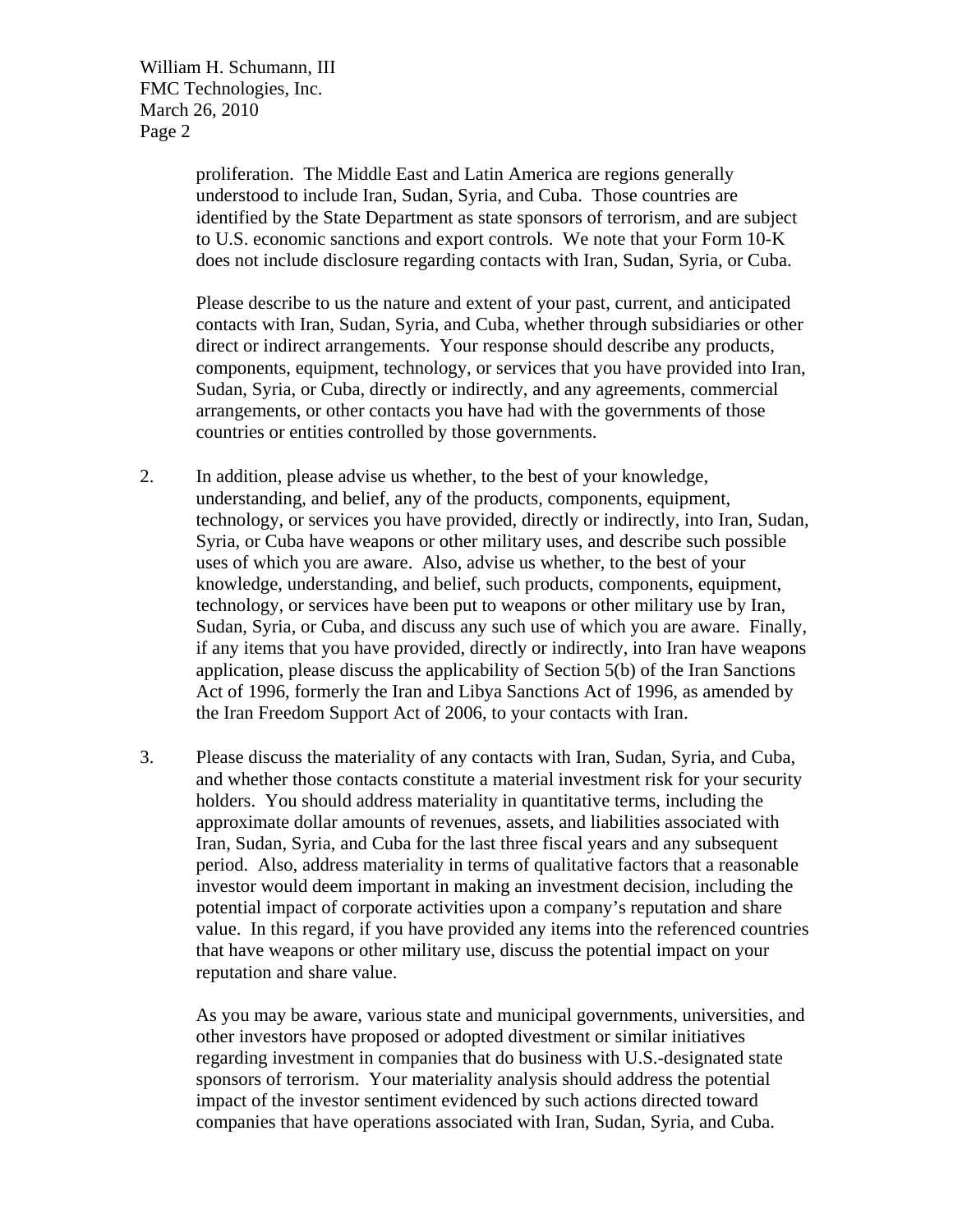William H. Schumann, III FMC Technologies, Inc. March 26, 2010 Page 3

## Risk Factors, page 8

4. We note your disclosure that indicates that your "alliance" with Statoil provided for 16% of the total revenues of FMC for the year ended December 31, 2009. We also note subsequent disclosure to the effect that the loss of any significant customer could result in a material adverse result to your energy production business segment operations, but that Statoil is not specifically identified as a significant customer.

As appropriate, supplementally confirm for us that the loss of the Statoil alliance would not result in a material adverse consequence to the energy production segment; or provide disclosure identifying the risk of loss of the Statoil alliance in light of the fact that there is no written agreement between you and Statoil and that the alliance may be terminated at anytime without legal consequences.

In addition, please disclose information about this customer concentration in your financial statements as required by FASB ASC paragraph 280-10-50-42.

## Contractual Obligations and Off-Balance Sheet Arrangements, page 30

5. As required by Regulation S-K, Item 303(a)(4), please place disclosure related to Off-Balance Sheet Arrangements in a separately-captioned section.

#### Closing Comments

 Please respond to these comments within 10 business days or tell us when you will provide us with a response. Please furnish a letter that keys your responses to our comments and provides any requested information. Detailed letters greatly facilitate our review. Please understand that we may have additional comments after reviewing your responses to our comments.

 We urge all persons who are responsible for the accuracy and adequacy of the disclosure in the filing to be certain that the filing includes all information required under the Securities Exchange Act of 1934 and that they have provided all information investors require for an informed investment decision. Since the company and its management are in possession of all facts relating to a company's disclosure, they are responsible for the accuracy and adequacy of the disclosures they have made.

 In connection with responding to our comments, please provide, in writing, a statement from the company acknowledging that:

- the company is responsible for the adequacy and accuracy of the disclosure in the filing;
- staff comments or changes to disclosure in response to staff comments do not foreclose the Commission from taking any action with respect to the filing; and